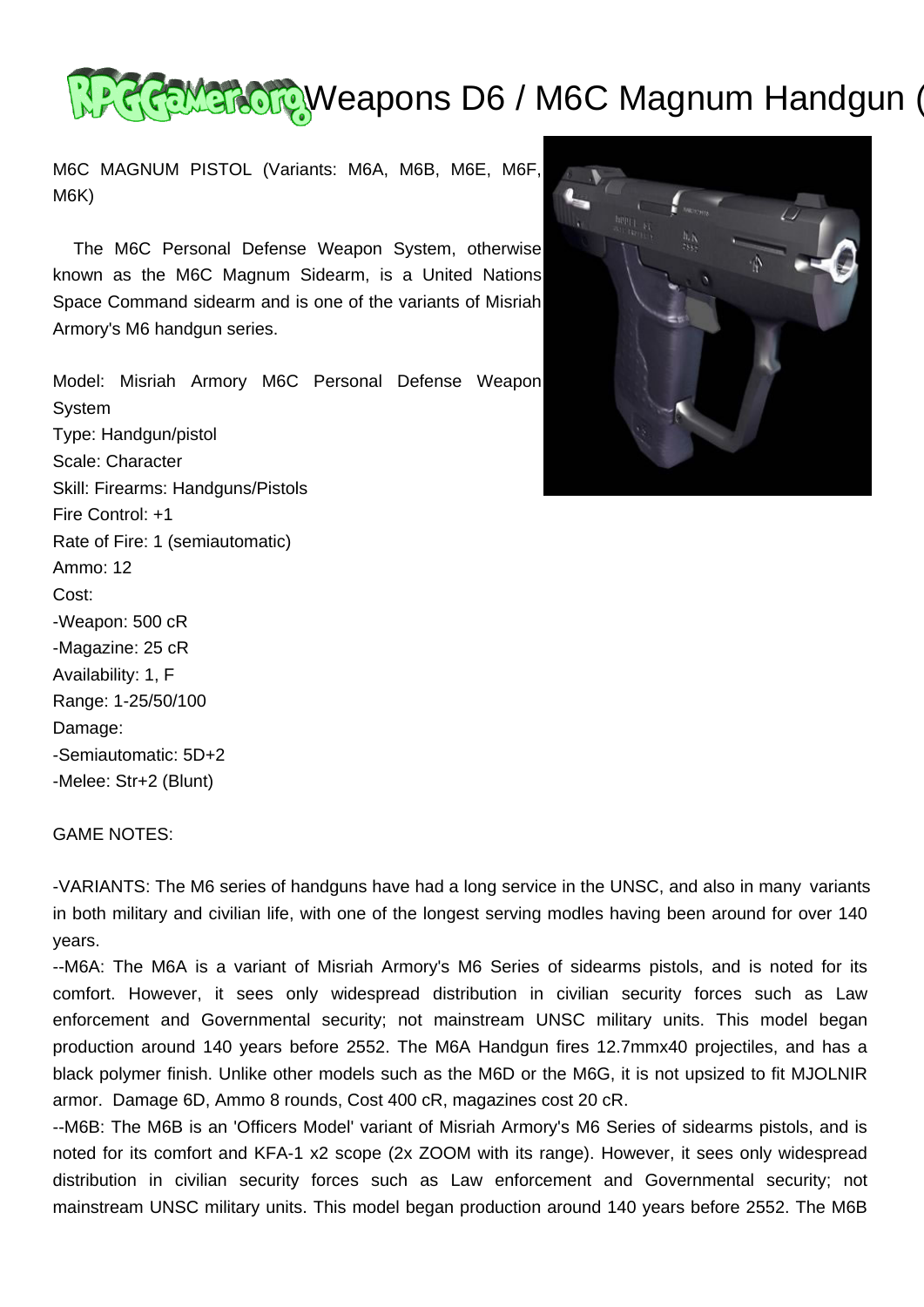Handgun fires 12.7mm x 40 projectiles, and has a hard chrome finish. Unlike other models such as the M6D or the M6G, it is not upsized to fit MJOLNIR armor. Damage 6D, Ammo 12, Cost: 700 cR for the weapon. Being a somewhat upgraded variant of the M6A, it has a Fire Control +1 for better design.

--M6E: Another magnum variant of the M6 seris. Not much is known about this handgun, other than the fact that it is standard issue and sports a electroless nickel finish. For this writeup, it has an 8 round magazine, and 5D Damage, Costs 450 cR, magazines costs 20 cR.

--M6F: The M6F Handgun is a handgun in the M6 manufactured by Misriah Armory. It is an Officer's model, and is issued with a smart-linked KFA-2 x2 scope (2x ZOOM with the range) and an electroless nickel finish. Damage 5D, Ammo 12, Costs 550 cR.

--M6H: The M6H Handgun is a M6 Series-handgun manufactured by Misriah Armory. It is an up-sized Officer's model and has a smart-linked KFA-2 x2 scope and an electroless nickel finish. Damage 6D, Ammo 9 rounds, Cost 600 cR.

--M6I: The M6I Handgun is a handgun in the M6 Series, manufactured by Misriah Armory. It is a selectfire variant (Semiautomatic, Automatic) with a detachable shoulder stock and a black polymer finish. Damage 6D, Ammo 15 rounds, cost 750 cR.

-RATE OF FIRE: The M6C can fire consecutive rounds quickly in succession. When using "Multiple Actions" to fire several shots in one combat round, instead of -1D per extra action, it is instead like reversing the rules for Fire-Linking (see Star Wars RPG Revised Rulebook). The first extra shot is -1D, and every extra shot past that is -1 pip (with every -3 pips being -1D).

-VS ENERGY SHIELDS: When used against energy shields, such as those used by the Covenant, the Damage of UNSC firearms is reduced by -1D in Semiautomatic, and automatic fire (below) only gets half the stacking pip bonus from all bullets spent, either firing 'from the hip' or 'short, controlled bursts'. Specifically, Autofire will grant the +1D for the first extra bullet (as the Fire-linking rules from WEG Star Wars RPG Revised Edition), but then every two bullets fired only grants +1 pips. This can still be damaging at close range, but beyond this, energy shields become a problem. Stronger weapons may be required.

- - - - - - - - - -

### DESIGN DETAILS

 The M6C Magnum Sidearm is a short-medium range UNSC handgun that was distributed to members of the UNSC Marine Corps, particularly members of vehicular crews. This model has been up-sized to be used by Spartan?s in MJOLNIR armor. Even though the Spartan issue pistols are larger than the standard-issue variants (~117%) they can still share magazines. The M6C is a semi-automatic, recoiloperated, magazine-fed handgun. It has DA, or double-action only trigger and fires the M228 12.7mmx40mm SAP-HP round (Semi-Armor Piercing, High Penetration) from a 12 round magazine. It has a considerably high rate of fire (6 rounds/sec or 360 rounds/min) with a limited maximum effective range, being able to hit a target accurately at only about 20 meters. The M6C is considered to be the weaker of the currently usable M6-series models in that it has reduced accuracy, a shorter effective range, and lower efficiency rate against shielded, armored, and soft targets.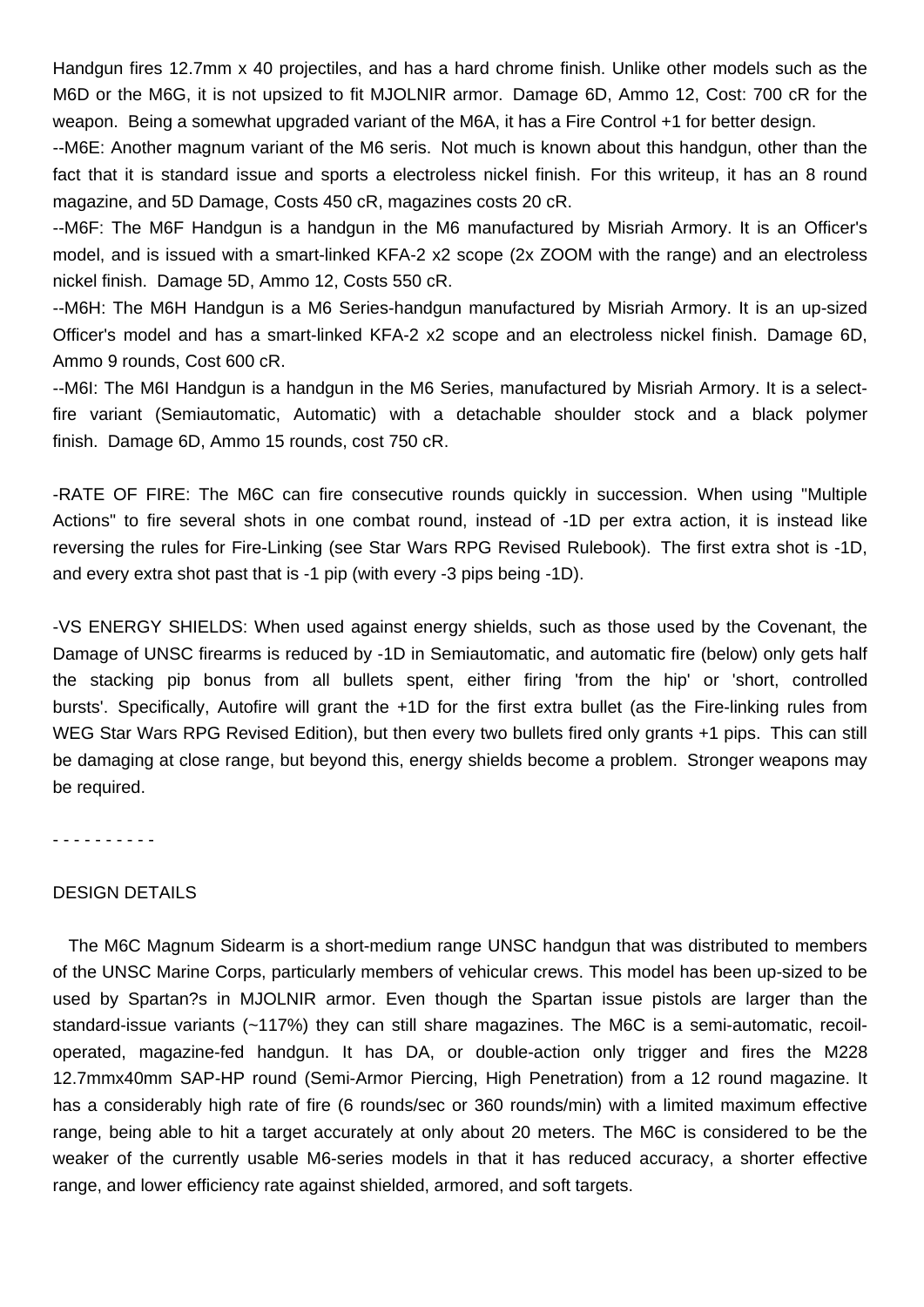The M6C uses the short recoil principle. This means that the trigger needs to be pulled after every shot for the next round to be fired. Because it is semi-automatic, the gun will cock itself after every shot due to recoil and will continue to do so until the magazine is empty. The recoil comes from the gases of the rounds fired. The gases force the slide, located on the top of the gun, backward. The slide not only absorbs the force of the gases but it also uses the force to eject spent casings out of the ejection port and load new rounds into the chamber. Of course, before the first round can be fired, the round must be chambered. This is done first by inserting a magazine with ammunition into the grip of the weapon and second by pulling the slide back completely and letting it launch forward, chambering a round on the way. There is a small, red rectangular box on the flat back of the slide that protrudes out slightly when the weapon is cocked. Once this is done, the safety, located at the back of the slide on both sides, must be switched off or the weapon will not fire. Once all the rounds have been spent, the slide catch, a rectangular lever located above the trigger, is forced upward and ?catches? the slide by a little notch. To reload, the empty magazine must be removed and this is done by using the magazine release button which is located on the grip. Once the empty mag is out, a fresh one can be inserted. Once the fresh mag is inserted, the slide catch is pressed downward and the slide chambers a round.

#### AMMUNITION

 The M6C Magnum, uses 12.7mmx40mm (.50 caliber) Semi-Armor-Piercing, High-Penetration rounds. These rounds have a jacket of copper or nickel which encloses a more frangible metal projectile that will deform shortly after penetration. When the round hits a hard object such as body armor, the jacket will temporarily help maintain the shape of the projectile so that it has a better chance of penetration. A second impact against bone or solid muscle mass inside the target's body is usually enough to complete the jacket's rupture, at which point the projectile mushrooms and shatters into smaller pieces, causing a large number of wound channels and maximizing damage. These rounds are typically more effective against infantry as opposed to armor-piercing rounds due to a larger dump of KE, resulting in better stopping power. Ammunition packets for the M6C Magnum are labeled in the same blue color as all other M6 sidearm ammunition packs. However each ammunition pack has a different shade and text to indicate the type of ammunition inside.

#### ADVANTAGES

 The M6C PDWS is a defensive sidearm allowing for successful engagement at close range. The M6C Magnum's 12.7mm ammunition does a considerable amount of damage to soft targets. This, coupled with its high rate of fire and its ability to kill with a a single headshot makes the M6C a capable weapon against unshielded infantry over short distances.

### DISADVANTAGES

 The M6C PDWS, when compared to the strength of other versions of the M6 Magnum series, is considered the weaker of the military issued sidearms. Its inability to engage infantry at medium or long ranges is the weapons main disadvantage, for this reason the M6C is mostly issued to vehicular crews as the weapons nature serves a more passive defensive role. The weapon?s accuracy when compared to the other M6 models, is about 1/5 as accurate as the M6D PDWS, having a large shot spread at close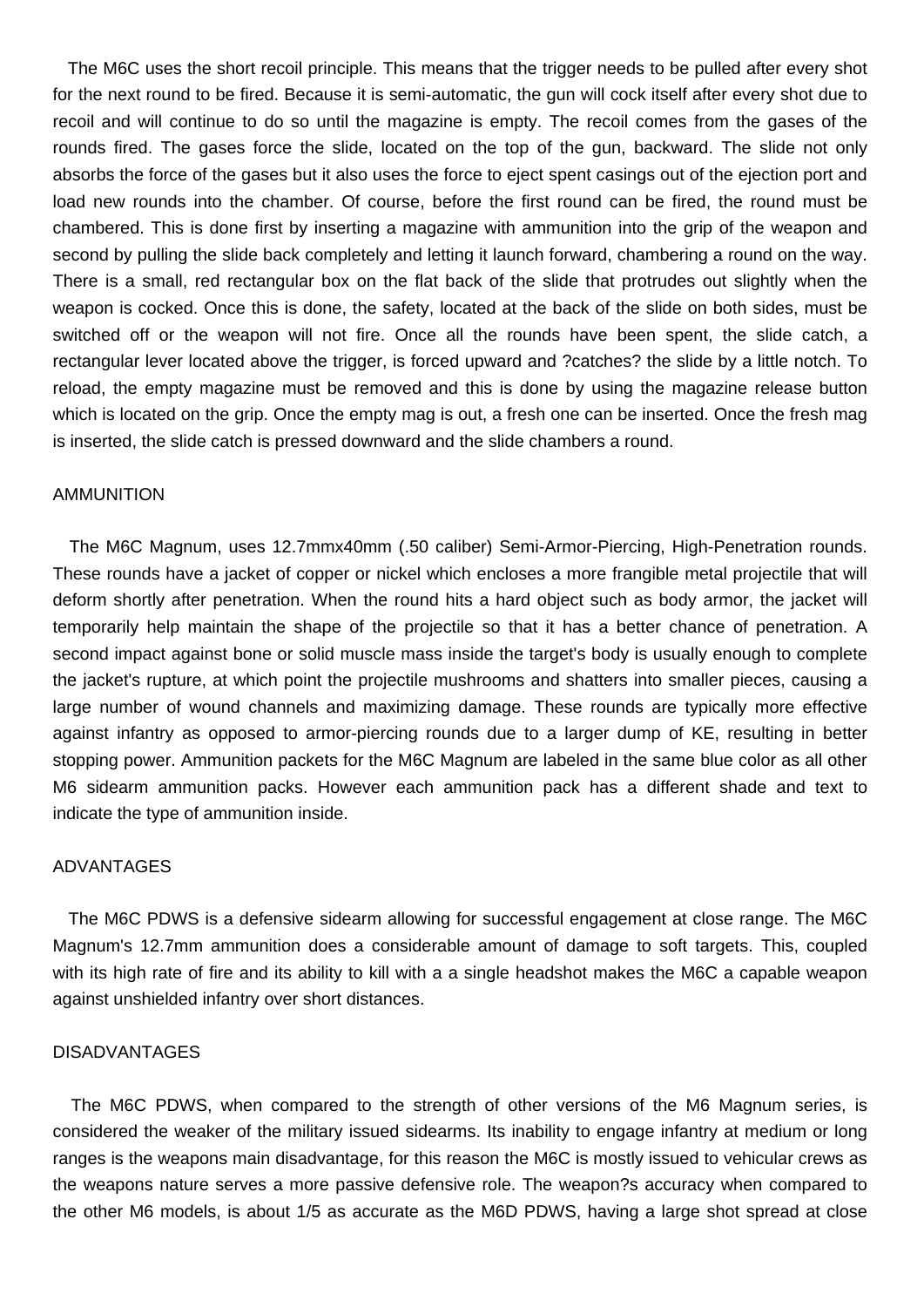ranges. This, combined with its minimal damage against current shield systems, makes it a poor weapon of choice when used in offensive situations. The M6C's default ammunition has no secondary effects, limiting its effectiveness against heavily armored infantry.

## INFLUENCES

 One possible influence on the design of the weapon is the Walther P99. Another possible influence could be the FP-45 Liberator, a weapon designed in the United States during World War II. The long handle, but short barrel is an obvious feature.

## TRIVIA:

-A suppressed variant is available to UNSC Special Forces.

-The Halo 2 Post Game Carnage Report Breakdown Tab on Bungie.net shows the weapon as "Magnum M6G Pistol" even though the game manual states it is the M6C model.

-If aimed directly at an enemy's head a red dot will appear in the center of the crosshair.

-The pistol is a dark grayish color rather than a Whitish-silver color like other variants, but some versions have been noted to have a silver color, like John Forge's pistol.

-The M6C has no hammer and can be implied that it has an internal firing pin or striker that is spring loaded, similar to that of a Glock handgun.

-The M6C's design looks similar to a Walther P99 pistol. The overall design is very much the same, however the M6C is much smoother and rounded than the Walther P99.

-Inspects the files M6C texture can be seen that the sides have most of the engravings that are present in the M6G.

-The M6C actually has the highest rate of fire of all handguns in the entire Halo saga, being able to fire twice as fast as a Covenant Carbine if you have a fast trigger finger. While this is very useful, it consumes ammunition at an extremely fast rate. So, do NOT use this as a primary weapon, but what pistols are designed to be: sidearms.

# OTHER INFO

Technical Specifications:

-Manufacturer: Misriah Armory

-Size: 26.8cm overall length (handheld, single-handed)

-Damage Per Hit: Medium to Low

-Magazine Size: 12 rounds

-Maximum Ammunition: 60 rounds/5 magazines (single-wielded); 120 rounds/10 magazines (duelwielded)

-Fire Mode: Semiautomatic

-Ammunition Type: 12.7x40mm M226 Semi-Armor-Piercing High-Penetration/.50 Magnum Caliber rounds.

-Operation: Short recoil principal

-Rate of Fire: About 360 rounds per minute/6 rounds per second

-Accuracy: Medium

-Range: Maximum effective range between 19-23 meters; maximum range between 50-100 meters